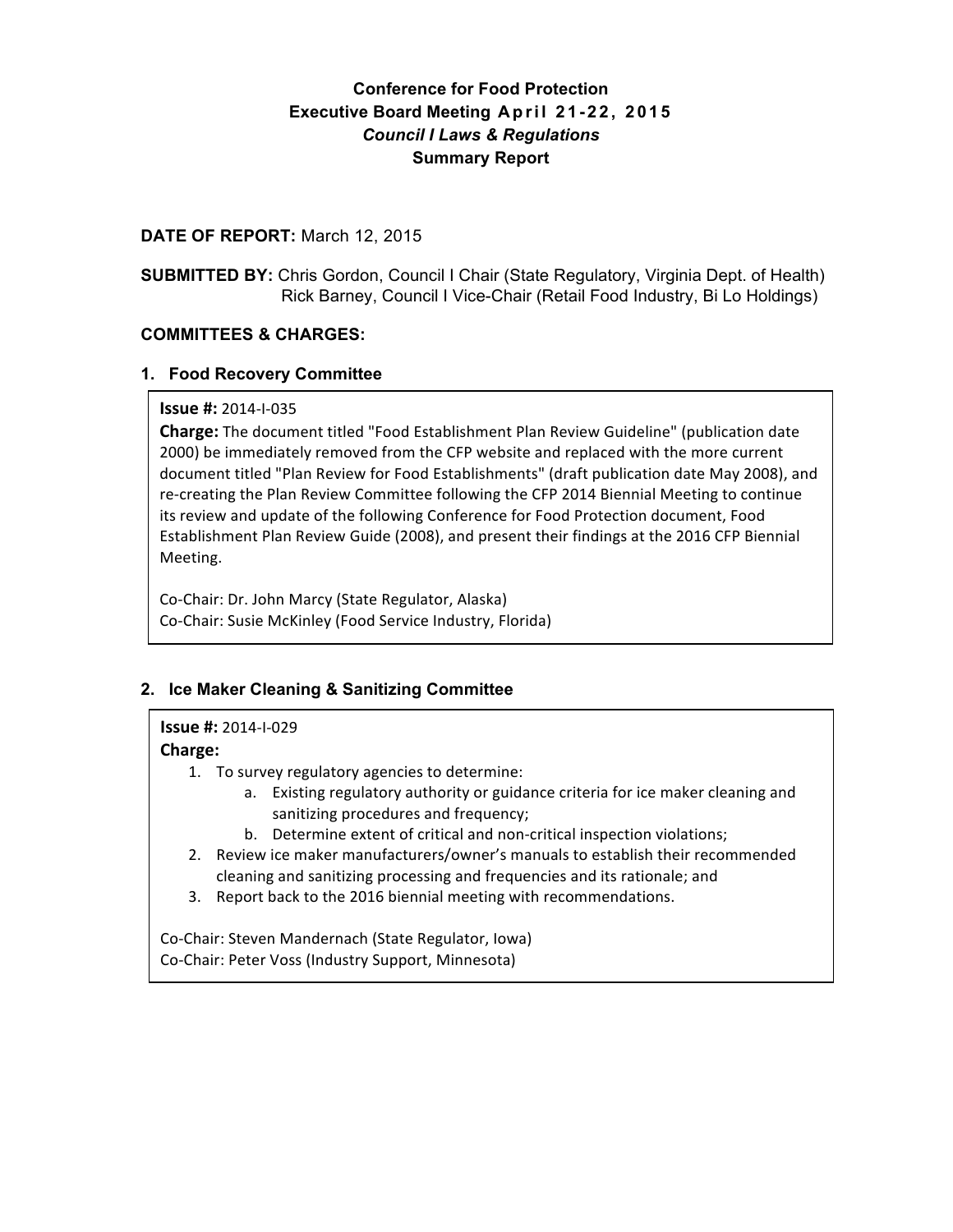## **3. Plan Review Committee**

### **Issue #:** 2014-I-003

**Charge:** the document titled "Food Establishment Plan Review Guideline" (publication date 2000) be immediately removed from the CFP website and replaced with the more current document titled "Plan Review for Food Establishments" (draft publication date May 2008), and re-creating the Plan Review Committee following the CFP 2014 Biennial Meeting to continue its review and update of the following Conference for Food Protection document, Food Establishment Plan Review Guide (2008), and present their findings at the 2016 CFP Biennial Meeting.

Co-Chair: Albert Espinoza (Industry, Texas) Co-Chair: Rebecca Krzyanowski (State regulatory, MI)

## **4. Unattended Food Establishments Committee**

## **Issue #:** 2014-I-019

### **Charge:**

- 1. Develop recommendations on whether and how the Food Code should be modified to address unattended food merchandising operations.
- 2. Consider any existing guidance from FDA and others and develop a CFP guidance document that could assist states when addressing the need to have alternative protective provisions in place when approving a waiver or variance for entities that do not meet section 2-101.11 and 2-103.11 of the 2013 Food Code.
- 3. Report back at the 2016 Biennial Meeting with a recommendation to Council I.

Co-Chair: Ric Mathis (State Regulator, Florida) Co-Chair: Larry Eils (Vending and Distribution Food Industry Support, Illinois)

## **5. Oyster Committee**

#### **Issue #:** 2014-I-019

## **Charge:**

- 1. Develop recommendations to update section 3-603.11 Consumer Advisory regarding raw mulluscan shellfish that have not been treated by a process sufficient to reduce Vibrio spp.to an undetectable level, as detected by the Vibrio *vulnificus* testing method in the most current edition of the U.S. Food and Drug Administration Bacteriological Analytical Manual.
- 2. Report back to the 2016 Conference for Food Protection Biennial meeting on the comittee's work and submit an issue amending the FDA Food Code as recommended by the committee.

Co-Chair: Lisa Staley (State Regulator, Maryland Department of Health and Mental Hygiene) Co-Chair: Tom McMahan (Retail Food Industry, Meijer)